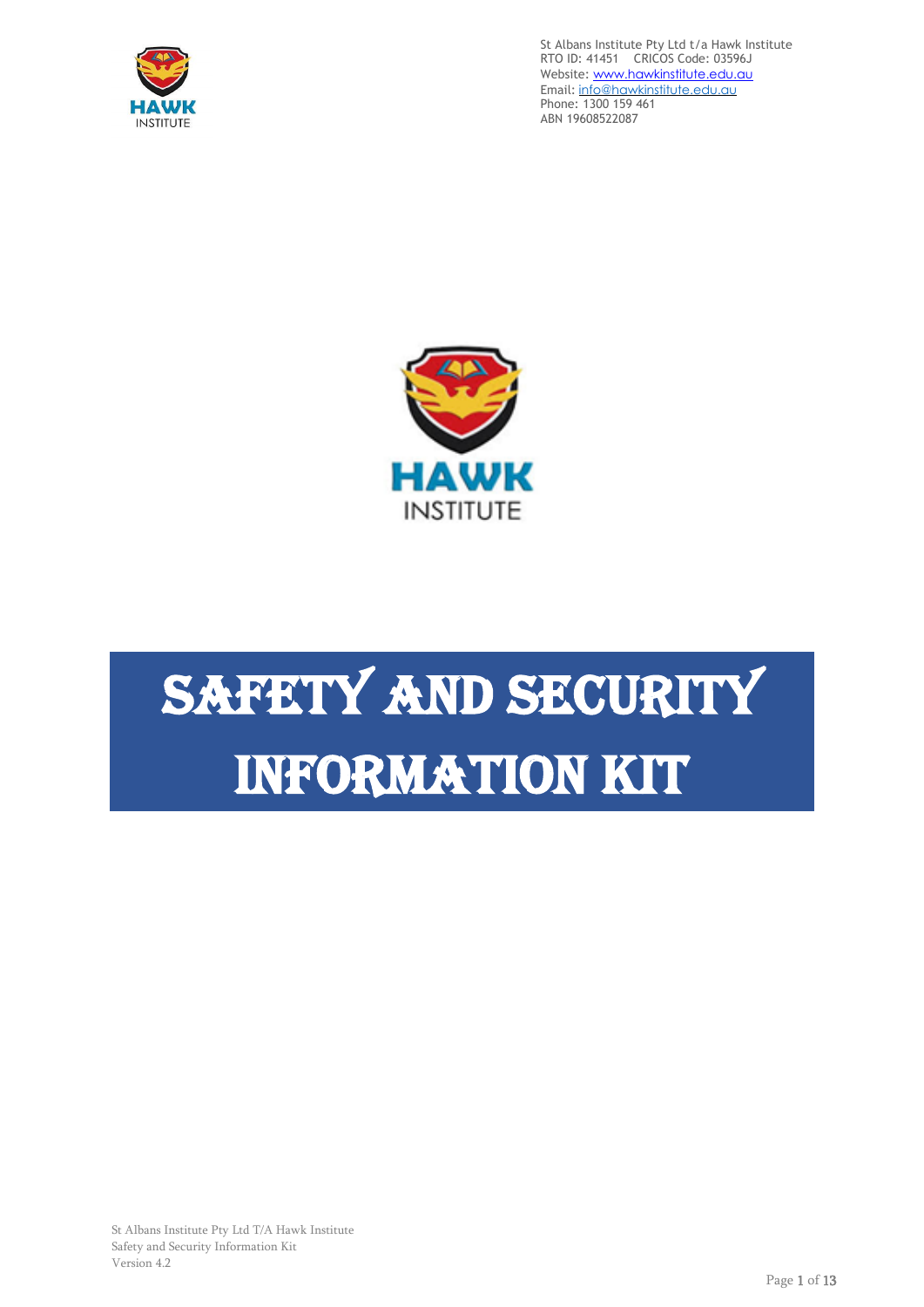

# **ABOUT SAFETY AND SECURITY INFORMATION KIT**

This Kit has been designed to ensure that all students and staff are fully informed of these safety and security requirements including Emergency Procedures that affect their personal safety.

Hawk Institute's Chief Executive Officer (CEO) will be responsible for the implementation and maintenance of the policy and ensuring that student, staff and contractors are fully aware about and comply with application and associated procedures. Safety depends on the cooperative effort of everyone concerned.

# **All employees of Institute are:**

- Responsible for safe work practices consistent with the extent of their control or influence over working conditions and methods.
- Required to co-operate with management in achieving a safe and healthy workplace.
- Required to take reasonable care for their own health and safety and of anyone else who may be affected by their actions
- Encouraged to actively contribute to the continuous improvement of the Institute's health and safety policies and procedures.

Safety and security is collective responsibility of:

#### ➢ **Management**

- Ensuring that activities are resourced to the extent necessary to ensure the health and safety of persons either performing or who are affected by those activities.
- Implementing safety measures within their control in accordance with legislative requirements.
- Providing information, instruction, training and supervision to all persons under their control, including contractors and visitors to ensure that any risk is minimised.
- The formulation, promulgation and review of specific safety rules for activities conducted within the area under their control.

# ➢ **Visitors, Contractors and Students:**

Are required to comply with all reasonable instructions given, consistent with their protection as well as the protection of others whilst on campus.

As an employee, it is your right to work in a healthy and safe environment and to be provided with information about hazards as well as opportunities for training and supervision to minimise these hazards.

It is your responsibility to co-operate with Hawk Institute in its legislative responsibility to secure the health and safety of staff, students and visitors and to ensure the safe working practices of students. The OH&S policy ensures that a safe and healthy environment is provided for all students and employees in the Institute.

All accidents, whether injury producing or not, must be reported to the CEO /Critical Indent officer. The reporting of injuries enables us to investigate and eliminate hazards and unsafe work practices, thus ensuring safe work conditions for employees.

Always remember to:

- Use safe work practices
- Ensure the equipment you use are safe.
- Speak up if you see an unsafe condition or work practice.
- Seek advice from the staff or the CEO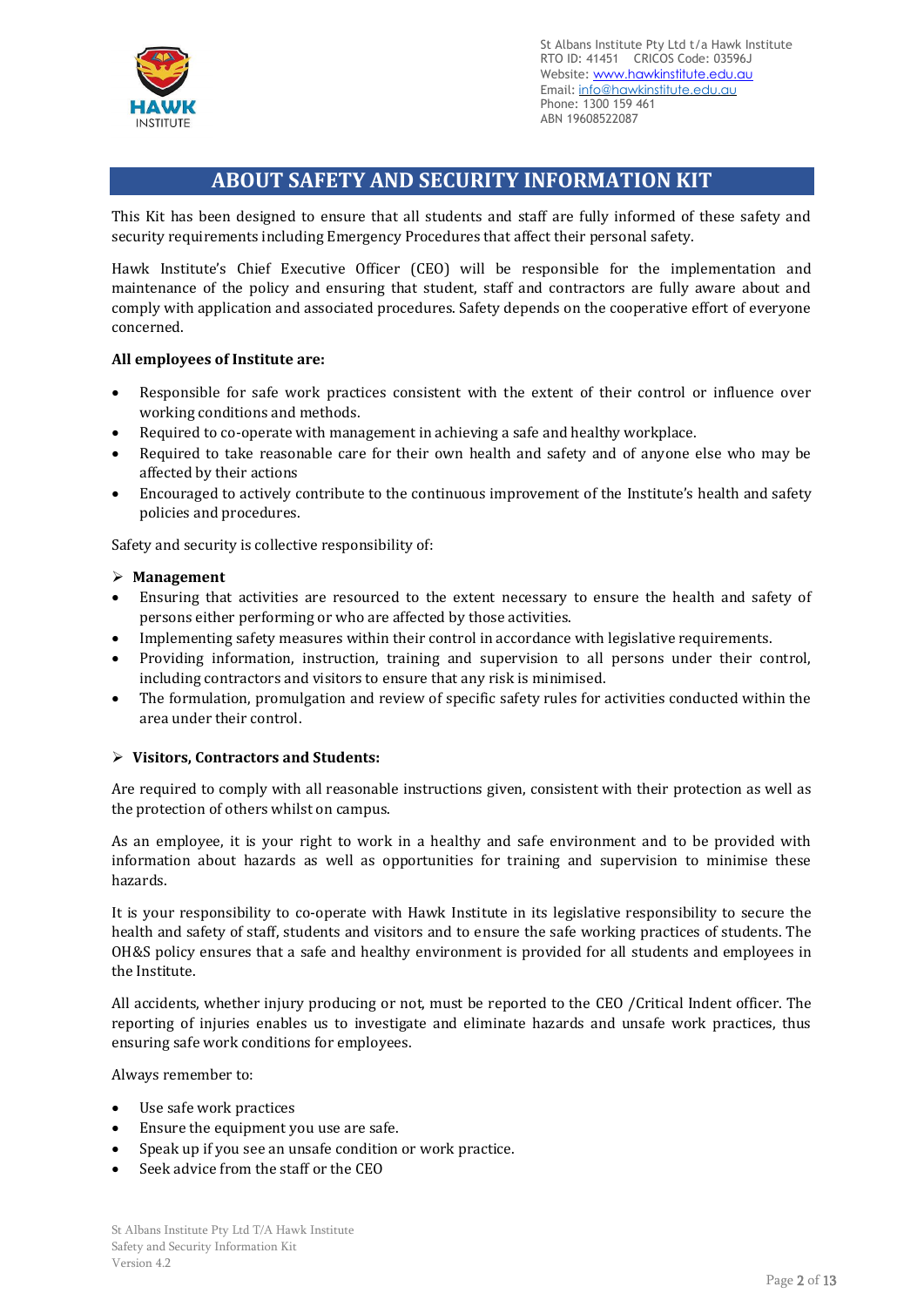

• Assist Hawk Institute to promote a safe workplace.

# **COVID-19/Flu Awareness and Prevention**

Hawk Institute ensures COVID-19/Flu awareness and prevention in order to keep a safe learning environment for everyone on campus, so standard protocols may still apply such as:

- Wearing a fitted mask
- Sanitizing hands upon entry
- Physical distancing 1.5 meters should be followed where practicable to ensure safety

Should you feel unwell or have symptoms such as cough, running nose, sore throat, shortness of breath or loss of smell or taste you should not visit the institute and we recommend contacting your nearest medical Centre.

For any other information, please call Hawk Institute at 1300 159 461 or send an email enquiry at [info@hawkinstitute.edu.au.](mailto:info@hawkinstitute.edu.au)

# **International Student Safety Procedures:**

- All classes will be timetabled to finish between 8:30 a.m-5:00 p.m. from Monday to Sunday.
- No classes will be timetabled for more than eight hrs per day, including breaks.
- Students are advised not to walk in dark areas, take short cuts and should leave in-group after evening classes.
- All students will be provided with support services and welfare information at orientation, and through Student handbook.
- Hawk Institute has employed a full-time student support officer who is available for students to discuss issues that may be adversely affecting their studies.
- All staffs, including academic, marketing and administrative staff, are expected to exercise a pastoral concern for students and to assist them as best they can and, as appropriate to the staff member's position.
- Hawk Institute has a Critical Incident Policy, which includes emergency evacuation procedures. It is available to all staff and students through website, Student Handbook and copy can be made available from the reception.
- Hawk Institute has an access and equity and procedure, which includes procedure to deal with discrimination, sexual harassment and bullying, it is available to all staff and students through website and copy at Reception.
- All staff and students must exercise duty of care towards their colleagues and fellow students in implementation of these procedures.

#### **MANAGING SAFETY AND SECURITY ON AND OFF CAMPUS**

Hawk Institute is committed to providing and maintaining a safe and healthy environment for the benefit of all students, visitors and employees.

Students and staff are required to observe any lawful directions given by a staff member of Hawk Institute in order to ensure the safety of individuals and the orderly conduct of learning programs in line with the OH&S Legislation.

# **ON CAMPUS SAFETY**

*When you are at Hawk Institute during the day or late evening, here are some tips to help keep you safe:*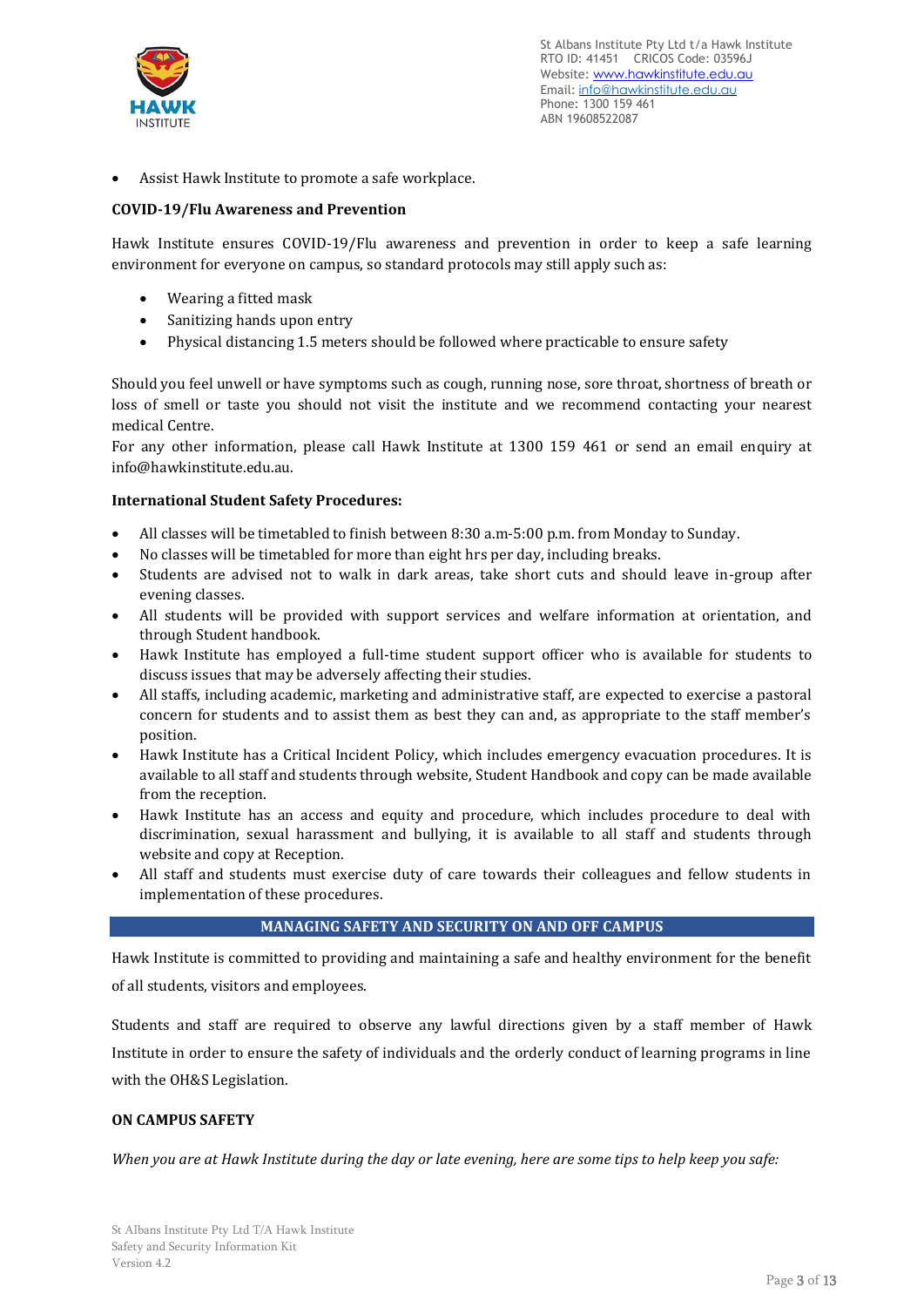

- Make sure you observe safety signs, read instructions and are aware of the security and emergency arrangements at Hawk Institute campus.
- First aid box is available on the campus. Students can seek help from the reception if they need first aid assistance.
- Check train, tram or bus shuttle services timetable before leaving campus for out of office hours.
- If you drive to Hawk Institute campus, try to park close to campus and use well-lit car parks.
- When leaving Hawk Institute at late evening, try to walk with a friend or group, and take paths that are well lit and ideally frequently used by other people*.*

#### ➢ **Using the equipment on campus**

When using equipment on campus, you should read manufacturer /operating instructions and if unsure, ask staff member for help. Make sure you switch power off during plugging off any equipment. Make sure wires are not lose or damaged. Use personal protective equipment (PPE) wherever required.

Some danger associated with equipment includes electric shock with electrical equipment, burns using microwave or hot water kettle or using hot water in toilets or sinks, eyes strain with long use of computers, paper cuts while using printer, etc.

Do not engage in horseplay or self-repair while dealing with equipment at campus.

#### ➢ **Using the internet**

When using internet on campus, you should protect yourself against spam, online scams like 'phishing,' online bullying and identity theft. Do not open suspicious links and mails.

You can find more information about protecting yourself online at<https://www.australia.gov.au/> (opens in a new window). Many Australian internet service providers also offer guidance so check their website as well*.*

#### ➢ **Security**

Although the Institute takes every care to provide a secure study environment, students are strongly advised to keep personal and valuable items with them at all times when on the Campus. The Institute is not liable for any loss of personal property. If you have any concerns for your safety or personal belongings, notify reception immediately.

#### ➢ **Emergency**

If Hawk Institute needs to be evacuated, the staff authorised to conduct safety procedures will give you instructions.

#### **Fire**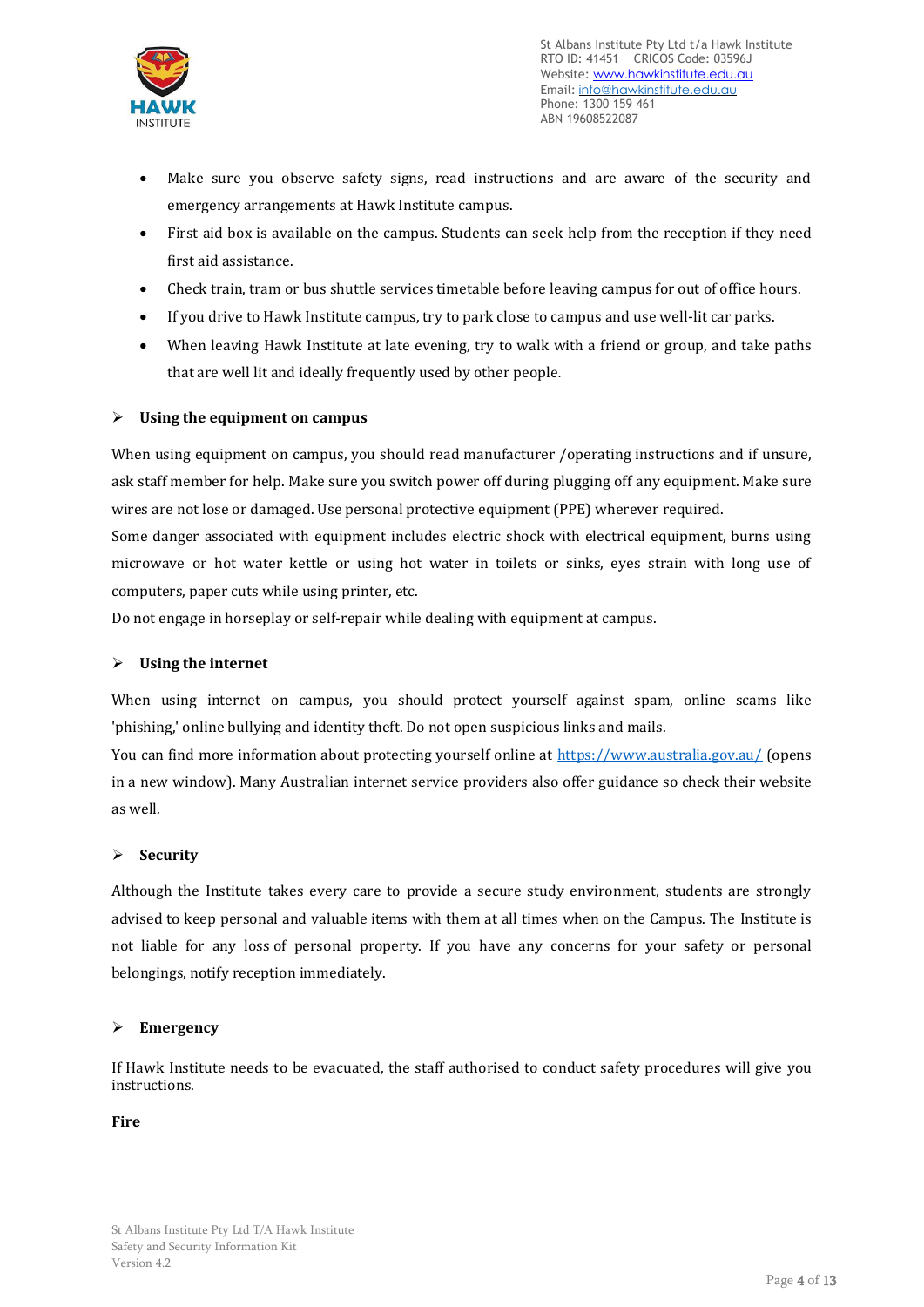

If you can see or smell smoke or flames, tell the nearest staff member immediately. If the alarm sounds, listen and obey the trainer's instructions. With your trainer, walk down the nearest fire exit stairs quietly and calmly. The allocated safety staff will guide you to exit the building.

Safety Warden will cross check with trainers to make sure all students are present and accounted for.

# **In case of Emergency Evacuation**

In the case of emergency or a fire drill, your cooperation is appreciated. Follow your trainer's instructions and leave the premises in a calm and orderly manner. Designated meeting places are indicated on evacuation signs throughout the building.

- **Do not panic**: immediately prepare to leave the building by the nearest and safest exit.
- Assist any person with disability to leave the building.
- Do not attempt to carry people down stairs.
- Walk quickly and calmly to the designated assembly area for your building or as advised by a Warden or Fire and Emergency Services personnel.
- **Do not use Lifts.**
- Remain at the assembly area (in groups) until instructed to leave by a Warden or Fire and Emergency Services personnel.
- Do not re-enter the building until informed that it is safe to do so by a Warden or Fire and Emergency Services personnel. Do not enter a building in alarm.

# **Bomb threats and Scare**

# **On receipt of telephoned bomb threats**

- Remain calm and do not do or say anything that may encourage irrational behavior.
- Keep the caller talking (do not hang up) as this may assist in tracing the call, but do not agitate the caller.
- If possible, attract someone's attention and request that they notify security/emergency response services or security of the campus building.
- Note as many details as possible including:
	- exact wording of the threat
	- background noises
	- Characteristics of caller's voice (gender, accent, delivery, speech defects, manner and estimate of age).
	- ask for the location of the device, no matter how general
	- Ask for the time of detonation.
- When the call has ended, secure the phone to prevent any call being made on it.
- If not done previously notify Hawk Institute staff.

# **Suspicious item/bomb threat in campus**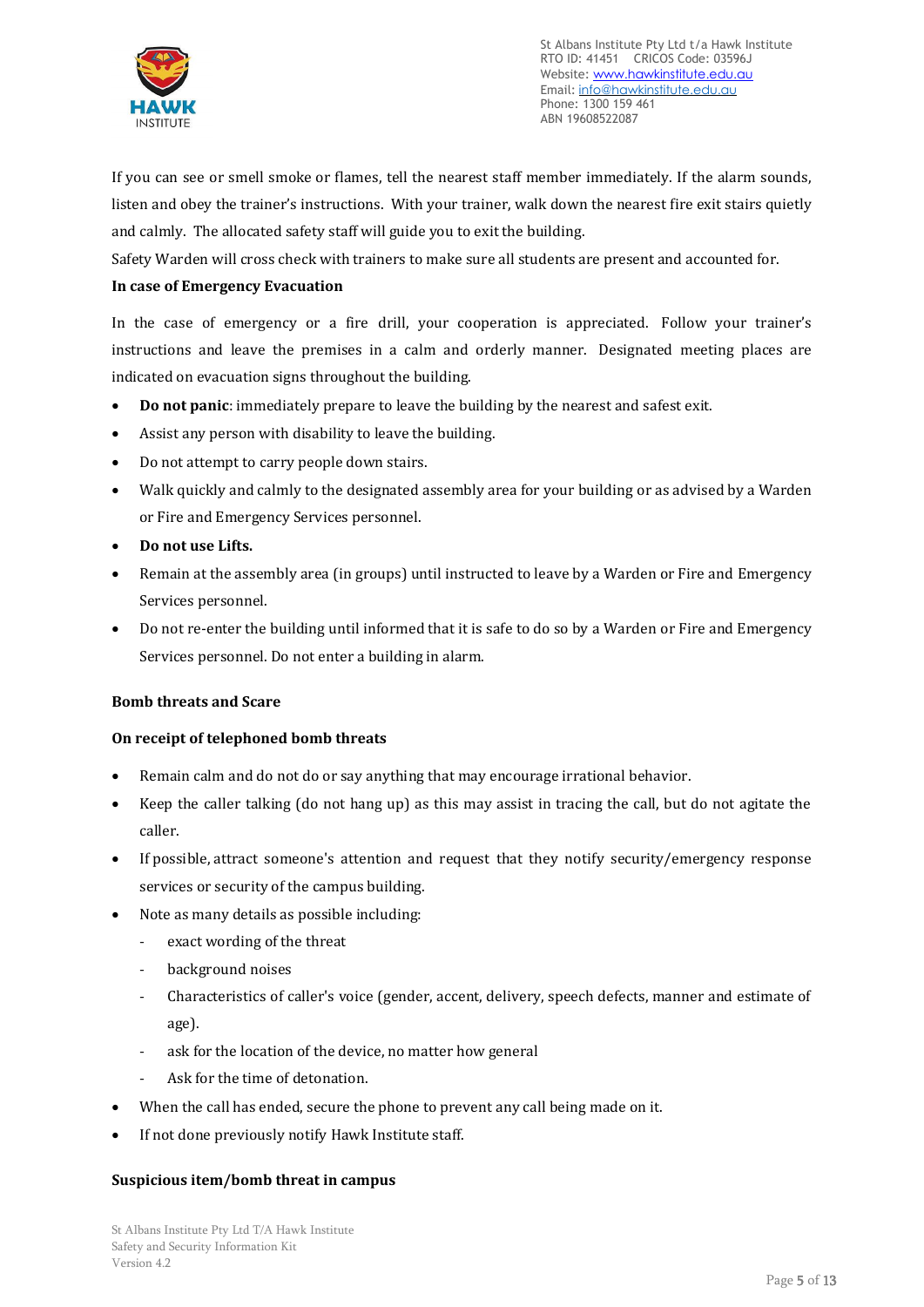

You may encounter a suspicious item unexpectedly or while conducting a search as part of your facility or

employer's Bomb Threat Response Plan. If it appears to be a suspicious item, follow these procedures:

- Remain calm.
- Do NOT touch, tamper with, or move the package, bag, or item.
- Notify authorities immediately
- Notify Hawk Institute staff on campus
- **Call 000 if no one is available.**
- Explain why it appears suspicious.
- Follow instructions.
- Hawk Institute staff and/or law enforcement will assess the situation and provide guidance regarding shelter-in-place or evacuation.
- If no guidance is provided and you feel you are in immediate danger, calmly evacuate the area. Distance and protective cover are the best ways to reduce injury from a bomb.
- Be aware. There could be other threats or suspicious items.

# ➢ E**MERGENCY CONTACT LIST AND EMERGENCY PROCEDURE**

| <b>EMERGENCY SERVICE</b>                                                     | <b>CONTACT NUMBER</b>                 |
|------------------------------------------------------------------------------|---------------------------------------|
| Emergency Fire Police Ambulance                                              | $ 000\rangle$ (zero, zero, zero)      |
| State Emergency Services (SES)                                               | 132 500                               |
| Non-Emergency Police                                                         | 131 444, 9247 6666                    |
| Poisons Information Centre [24 hours]                                        | 131 126                               |
| Care Ring: 24-hour counselling service                                       | 136 169                               |
| Life Line: 24-hour service                                                   | 131 114                               |
| Public transport & timetables                                                | Melbourne: 131 638 or                 |
|                                                                              | https://www.ptv.vic.gov.au/timetables |
| <b>Accident Towing</b>                                                       | 131 176                               |
| Dentists: Dental Hospital Service [Emergency 9341 1040<br>Only].             |                                       |
| Search and rescue-Australian Maritime Safety Within Australia - 1800 627 484 |                                       |
| Authority                                                                    | Outside Australia - +61 2 6279 5000   |
| Nurse on Call: AMA Victoria's Doctor Search                                  | 1300 606024                           |

For more emergency services numbers

visit: [http://www.onlymelbourne.com.au/melbourne\\_details.php?id=4518](http://www.onlymelbourne.com.au/melbourne_details.php?id=4518)

# ➢ **Emergency Procedures**

It is most important that you are aware of the correct procedures to follow in emergency situations.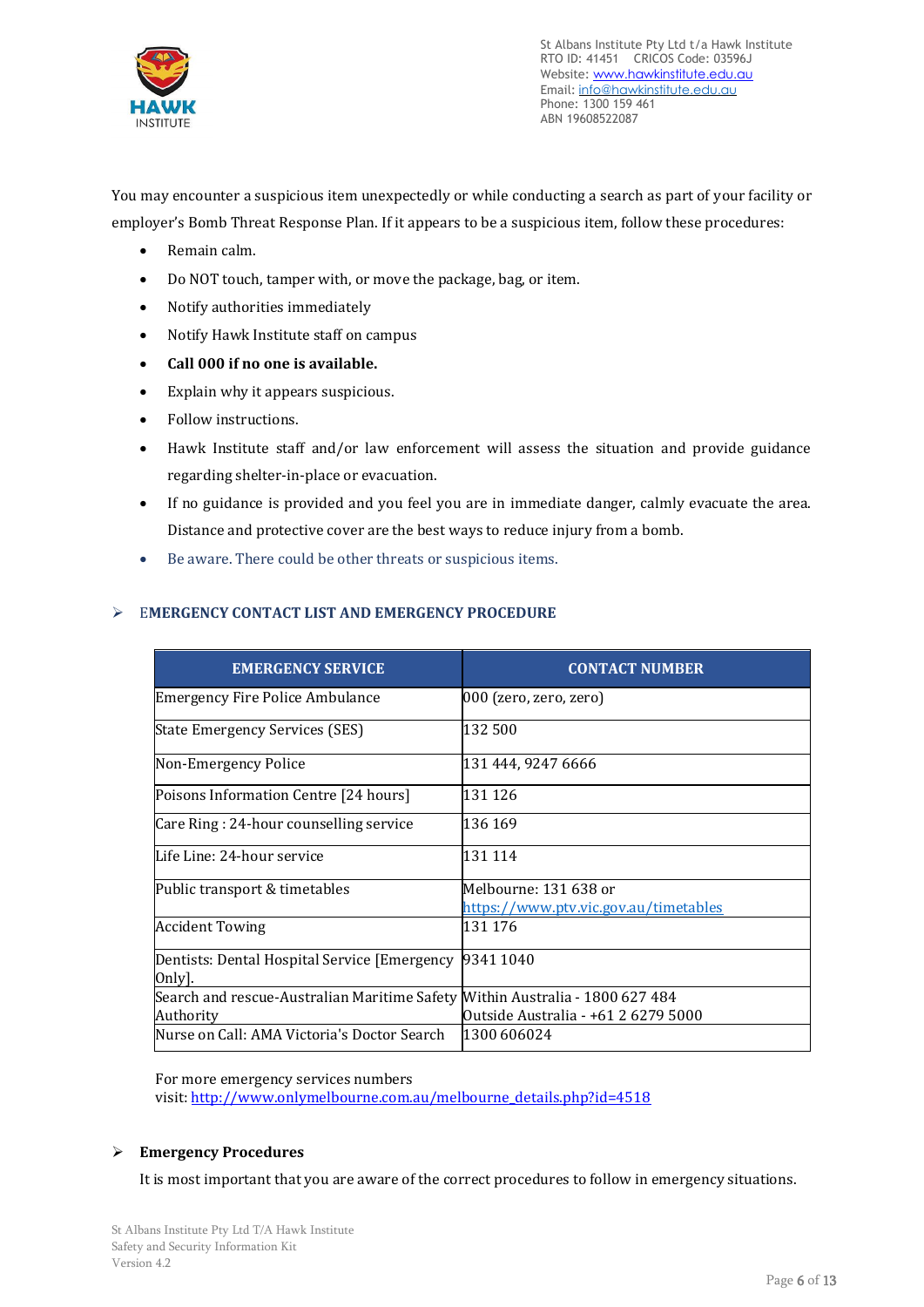

- If you are NOT attending classes and/or are NOT present at Hawk Institute's campus and an emergency arises, please call Ph.: 1300 159 461.
- If you are attending classes, or present at Hawk Institute's location and anything happens to you, or to a fellow student, or to anyone, please follow the steps detailed below:

# **Critical incident officer: CEO- Ionessa Annnin- 0405 887 234**

# **1. Medical Emergency**

- Make sure there is no danger to you or to the victim(s);
- If possible, advise Hawk Institute's critical indent officer;
- If necessary, you may be required to: **CALL an AMBULANCE – DIAL 000, POISONS 13 11 26**
- Someone will ask what service you need-tell him or her "AN AMBULANCE". They will then put you through to the ambulance service who will ask you some questions.
- Check that you know the address where you are so you can tell the ambulance officer.

# **ADDRESS:** Level 4, 171 La Trobe Street, Melbourne, Victoria – 3000 Australia

- Keep the victim calm and get help.
- If the person is conscious, ask questions and get information such as:
	- How did this happen?
	- Are they in pain and where is the pain?
	- Has it happened before?
	- Are they on medication?
	- Who is their next of kin or is there someone they should notify?
	- AND ANY OTHER INFORMATION you can get.
- If the patient is NOT conscious:
	- Do not disturb or move the patient unless the injured person is in further danger. Call for help.
	- Check if the person has a medical bracelet or locket with information, e.g. diabetes, heart condition, epilepsy, etc.

All of the above helps to ensure that the sick or injured person receives the most appropriate treatment from the ambulance officers and the hospital staff.

# **2. CHEMICAL SPILLS AND TOXIC FUMES:**

If there is a large spill of chemicals or you are experiencing strong fumes:

- Tell a staff member of Hawk Institute about the emergency.
- You may be required to dial 000. Someone will ask what service you need tell them what the problem is – either toxic fumes or a chemical spill. They will usually put you through to the fire service who will ask you some questions, give them all the information you can:
	- Address of the spill location
	- Type of chemical (if known)
	- Is there a risk of fire?
- Is anyone hurt and how many?
- evacuate the area
- Ask everyone to move to a safe area in an orderly manner. Keep people together so that you can account for everyone.
- Most chemicals have toxic fumes. Depending on the amount of chemical spilled, you may need to evacuate the whole building or just the affected area
- if possible open the windows and doors to allow the fumes to escape
- if there is a danger of fire, evacuate and leave it to the professionals to deal with.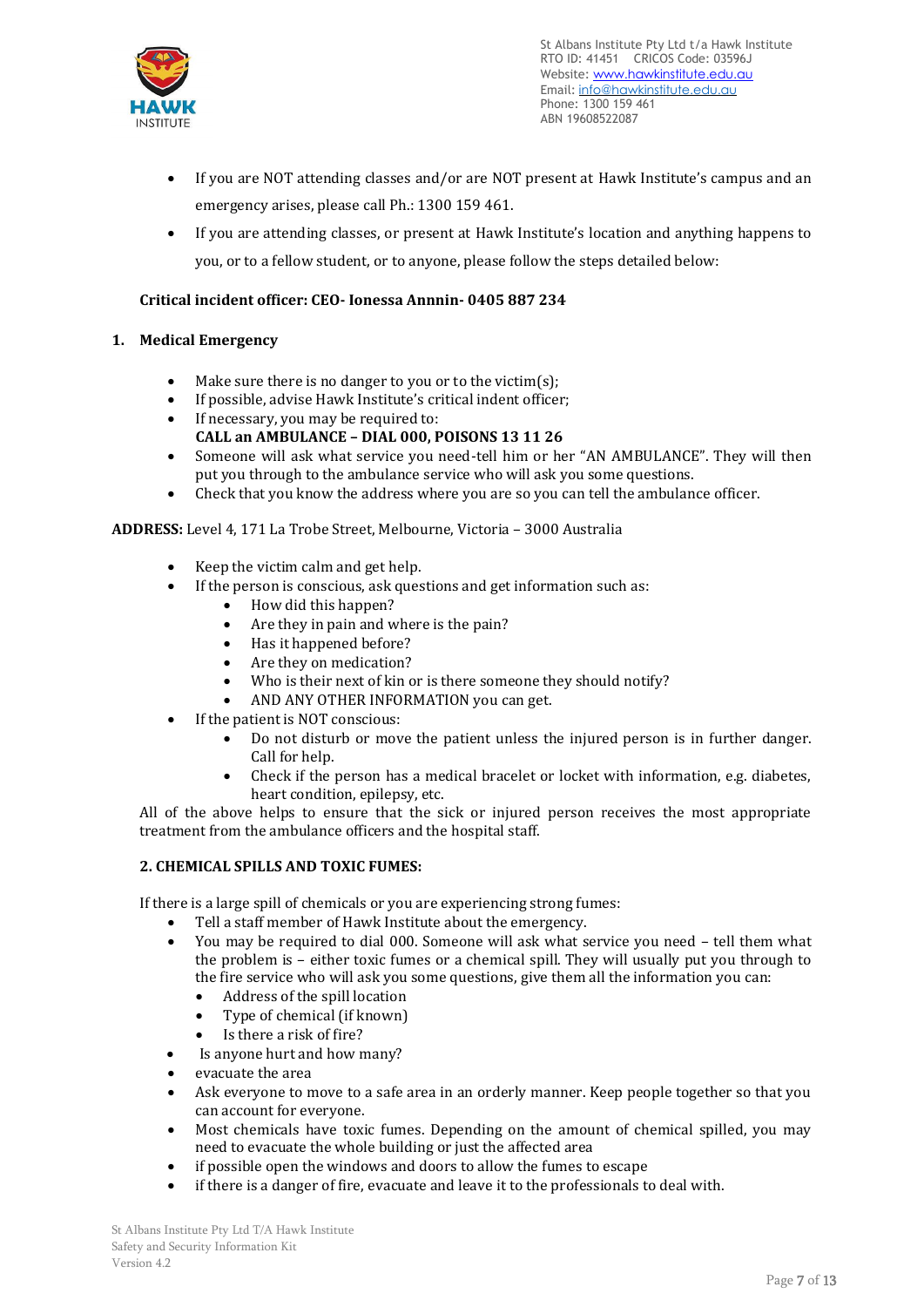

# **3. GAS LEAKS ARE ALSO TOXIC.**

- Contact a member of staff. If possible, turn the gas off at the mains and open the doors and windows to allow the fumes to escape.
- Do not SMOKE or CREATE A FLAME! This can cause an explosion.
- If there is a risk of fire, or explosion, evacuate immediately.

# **IN CASE OF EMERGENCY**

# **EVACUATION TIPS**

- DIAL 000 or notify Hawk Institute staff.
- Check that no one else is in the area.
- If there is no danger to you, assist any injured people.
- Leave via the nearest emergency exit.
- Do not use the lifts.
- Go direct to the designated meeting point.
- Remain there until Institute staff member has checked that everyone is present.
- Do not leave this area until you are told to leave by Hawk Institute staff member, or the police.
- Do not go back into the building until the police or fire brigade tells you it is safe to do so.

#### **OFF SAFETY CAMPUS**

While Australia is generally a safe place to live and study, it is still important that you take precautions to reduce the chance of an incident occurring.

#### **Going out**

When you are out with friends or by yourself, here are some simple things to consider:

- Always plan your trip home, especially at night. You may want to pre-book a taxi or arrange transport with a friend. Always make sure you have enough money to get home.
- Try to travel with a friend or in a group.
- Keep your bag and belongings close to your body and where you can always see them.
- Never hitch hike.
- If you do not have a mobile phone, make sure you have a phone card or money to make a phone call.
- Where available, use pedestrian walkways and cross the street at pedestrian crossings or lights.
- Leave valuables at home, if you do not need to take them with you. This includes jewellery, electronic equipment such as iPads and your passport. If you have recently arrived and do not have anywhere permanent to live yet, talk to your Institute's student support staff about secure storage facilities on campus.
- Do not carry large amount of money with you. You can access your money at ATMs found in shops, supermarkets, petrol stations, shopping malls, bars, shop fronts and many other public places.
- **Call 000 in the event of an emergency**. Remember, calls to 000 are free of charge.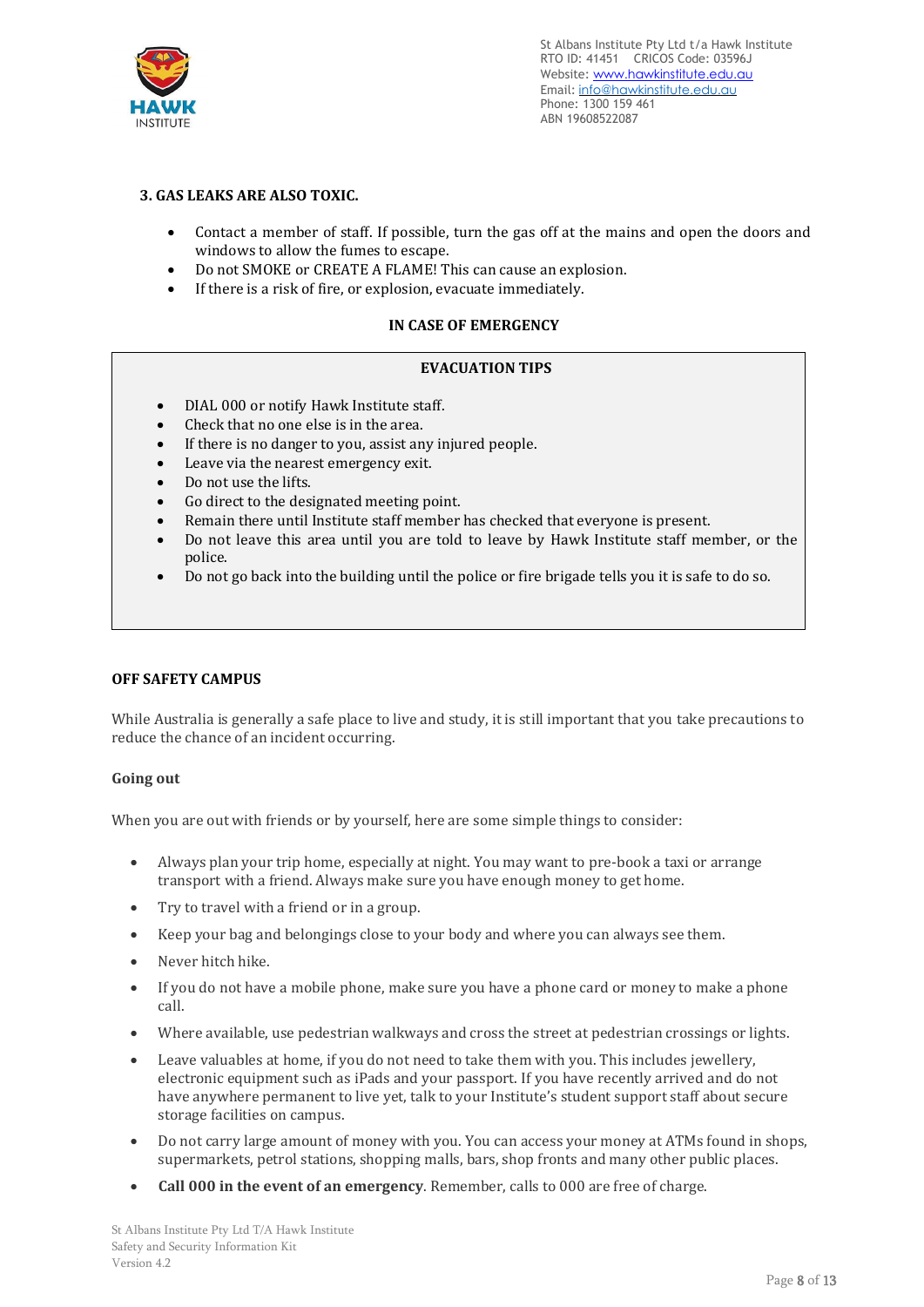

#### **Public transport**

Public transport is reliable and widely used in Australia, particularly in metro and urban areas. A number of security measures have been implemented to maximise the safety of public transport users including security officers and guards, help points, good lighting and security cameras. However, you should still use caution when travelling on public transport:

- Avoid isolated bus, rail and tram stops.
- Check transport timetables to avoid long waits, particularly at night.
- Train carriages nearest to the driver or guard are lit and safest at night.
- If you find yourself left in a train carriage on your own or with only one other person, you may feel more comfortable moving to another carriage.

#### **Taxis**

Some tips when using taxis in Australia:

- Sit wherever you feel most comfortable it is normal for passengers to sit in the front or the rear of the taxi.
- Always ensure you know the address of your destination before getting into the taxi.
- Tell the driver the route you would like to take to your destination, and do not be afraid to speak up if the driver takes you to a different route, particularly one you are unfamiliar with.
- If you do not want the driver to know exactly where you live, get them to drop you off a short distance away.

#### **Beach safety**

The person most likely to die from drowning in Australia is either very young (under 5 years of age) or a foreign visitor/student

Always obey signs while being at beach.

- Apply lots of sunscreen
- Swim only in guarded beaches
- Beware of undercurrent tides

For more information visit link:<https://www.healthdirect.gov.au/beach-safety>

#### **Sun safety**

Australia has one of the highest rates of skin cancer in the world. Being Sun Smart is a simple and effective way to reduce your risk of developing skin cancer.

- Make sure you use plenty of sunscreen
- Wear full sleeve clothing, hat, sunglasses
- <https://www.cancer.org.au/preventing-cancer/sun-protection/>

**For more information click on:** <https://www.cancer.org.au/preventing-cancer/sun-protection/>

While living in Australia, Melbourne students must observe safety signs, be attentive while using escalators, road crossings and public transport. It is advisable to use first carriage on the train while traveling late nights. Avoid taking shortcuts through dark lanes, parks while walking late night. When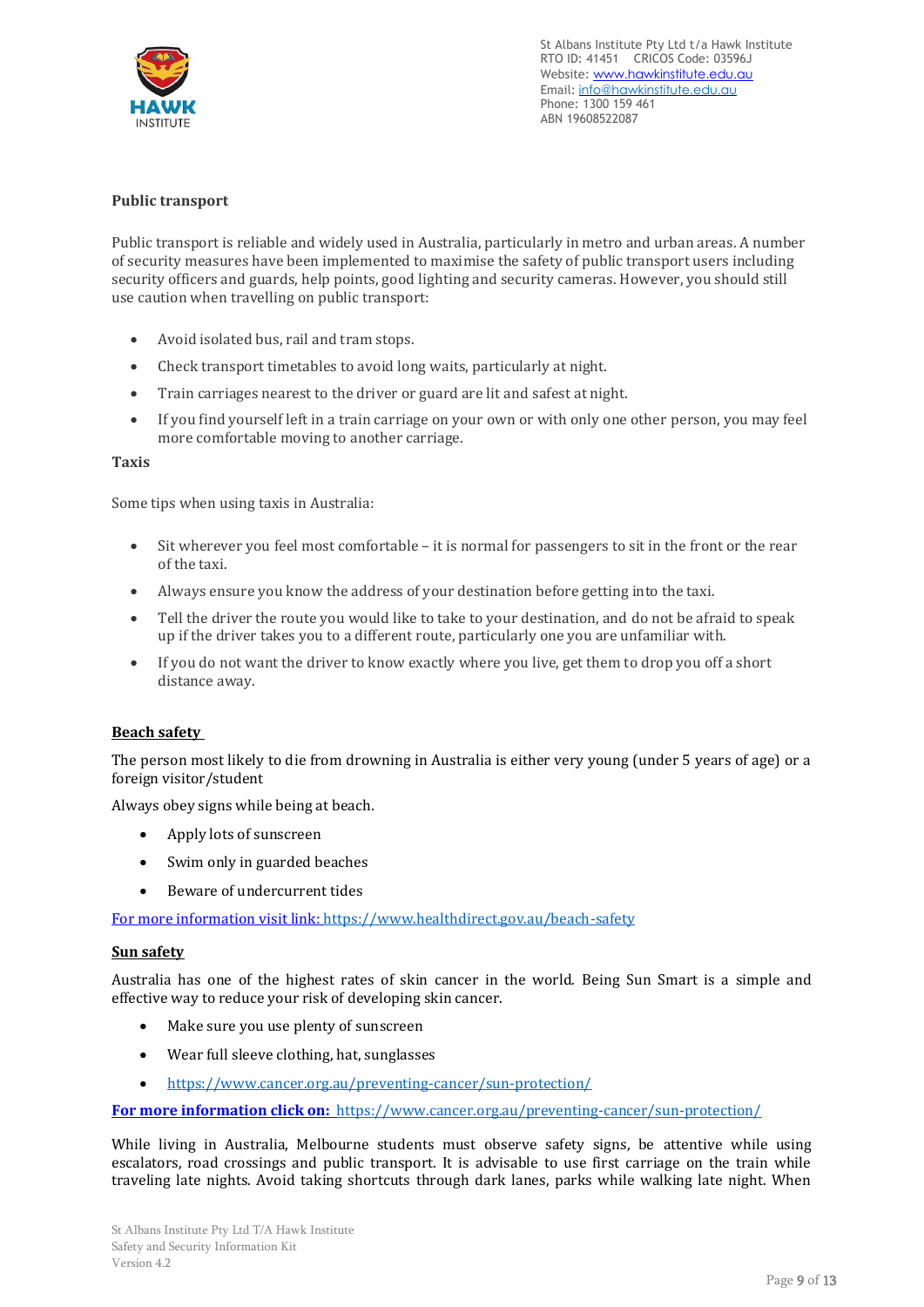

leaving after late night classes from campus it is advisable to walk in groups, stay in lit up area of station, preferably within reach of emergency intercom at the station.

While walking always observe crossing lights, while driving observe road signs and adhere to speed limits. For more information about safety and security of living in Australia, please visit

<https://www.studyinaustralia.gov.au/english/live-in-australia/health-and-safety/personal>

<https://www.crimestoppersvic.com.au/project-studysafe/>

#### **Critical Incidents**

Hawk Institute has a duty of care to protect and provide the highest possible standard of health and safety for its students, staff and visitors. Hawk Institute aims to be in state of preparedness to deal with any critical incident which may arise during on campus and off campus activities through effective planning, management and rehearsal.

As per Standard 6.8 of National code 2018, Hawk Institute has its Critical Incident Policy and Procedures in place.

Critical incidents are not limited to, but could include:

- accidents
- Threats of harm, theft, sexual assault etc.
- Chemical, radiation or bio-hazard spillage;
- collapse or major building damage
- dangerous or threatening person
- death, serious injury or any threat of these
- disappearance or removal of staff or
- student(s)
- domestic violence, drug/alcohol abuse
- Fire, explosions, gas leak, weapons, bombs
- incidents involving siege, hostage,
- injury or death of a student, staff member or member of the public
- medical emergencies
- missing students
- natural disasters such as earthquake,
- floods or windstorms
- outbreak of disease

Non-life-threatening events could still qualify as critical incidents.

**Immediate Action-** Inform the CEO of a Critical Incident or Call Emergency Services at 000.

If no staff is available around you and danger to life or safety occurs, all staff members are authorised to take appropriate action including but not limited to:

- **Identify nature of critical incidents** and consequences.
- If consequences are life threatening or immediate danger to safety of yourself and other people, remove /**evacuate yourself and others from area of danger to a safe area**.
- **Contact emergency services** by **calling 000**. When you call Triple Zero (000) it will prompt if you want Police, Fire or Ambulance --> Stay calm, do not shout, speak slowly and clearly, and tell emergency services exactly:
	- Location, time.
	- Nature of critical Incident (e.g. threat, accident, death or injury)
	- Names of people involved
- After providing details of emergency, **contact CEO as soon as practicable**. If this is not possible, then contact the senior most people available and brief them about the incident and its status along with
	- Location, time, nature of critical incident
	- Names, roles and contact information of people involved.

CEO will seek information about the incident and make a determination about whether information about the incident should or should not be publicly available. CEO will issue instructions to urgently deal with any emergency matter.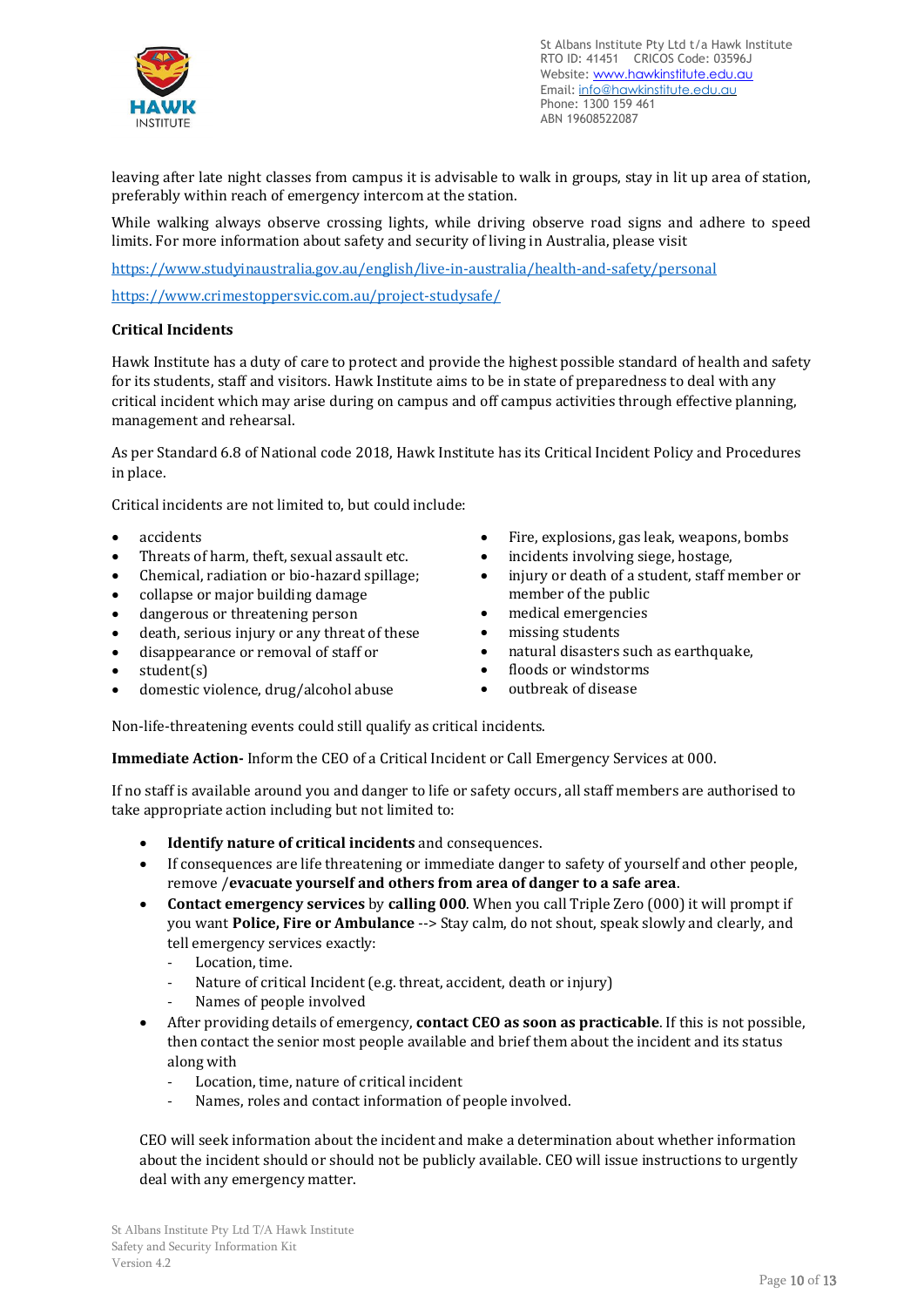

On receipt of news or information regarding a critical incident, CEO or senior person will do following:

- Create for themselves a **clear understanding** of the known facts.
- If an emergency exists and emergency services are not contacted already, it is advisable to **contact the relevant emergency services by calling 000** as soon as possible.
- **Ensure safety** of students and staff including evacuation (if not done already).
- If translators are required, contact Translating and Interpreting Services by calling 13 14 50.
- Be present when emergency arrive and liaise with emergency services
- Deploy Institute resources and supervise critical incident and emergency response.
- If counselling services are required, contact Life Line on 13 11 14
- If the critical incident is at an offshore location, contact the Department of Foreign Affairs and Trade (+61 2 6261 3305 or +61 2 6261 1111) for advice on best way of assisting student.
- Plan an immediate response.
- Plan ongoing strategies.
- Allocate individual roles/responsibilities for ongoing tasks.

#### **Procedure:**

**On campus Incidents:** If the incident is on campus and involves death, serious injury or a threat to life or property, the CEO should be contacted immediately.

**Off-campus Incidents:** If the critical incident involves a student or staff member and is off-campus, the person receiving the information must immediately contact the PEO (Ionessa Annin, Phone no: 1300 159 461, 0405 887 234).

Any action taken in regard to a critical incident is recorded to include outcomes or evidence if the incident is referred to another person or agency.

For detailed Critical Incident Policy and Procedure visit Hawk Institute website [www.hawkinstitute.edu.au](http://www.hawkinstitute.edu.au/)

# **Critical Incident Management Flowchart**

| <b>Immediate Action</b>                |                                                                                                                                                                              |  |
|----------------------------------------|------------------------------------------------------------------------------------------------------------------------------------------------------------------------------|--|
| <b>Witnessing critical</b><br>incident | Contact Emergency Services - Dial 000.<br>Person witnessing critical incident should contact the CEO and other<br>senior staff member (if CEO is not available) immediately. |  |
|                                        |                                                                                                                                                                              |  |
| <b>Assess situation: focus</b>         | Assess the situation and if immediate danger exists:                                                                                                                         |  |
| on immediate safety of                 | Remove yourself and others from area to emergency gathering                                                                                                                  |  |
| other students and<br>staff            | area (refer to evacuation plans in each area)                                                                                                                                |  |
|                                        | Contact emergency services by calling 000, when you call Triple Zero                                                                                                         |  |
|                                        | (000), it will prompt if you want Police, Fire or Ambulance. Stay calm,                                                                                                      |  |
|                                        | do not shout, speak slowly and clearly and tell emergency services exactly                                                                                                   |  |
|                                        | where to come. Give an address or location.                                                                                                                                  |  |
|                                        | Contact CEO/senior staff and Hawk Institute first aid officer.                                                                                                               |  |
| Critical incident officer              | Create for themselves a clear understanding of the known facts                                                                                                               |  |
|                                        | Call 000 if an emergency exists and emergency services are not<br>$\bullet$                                                                                                  |  |
|                                        | contacted already.                                                                                                                                                           |  |
|                                        | Ensure safety of students and staff including evacuation (if not                                                                                                             |  |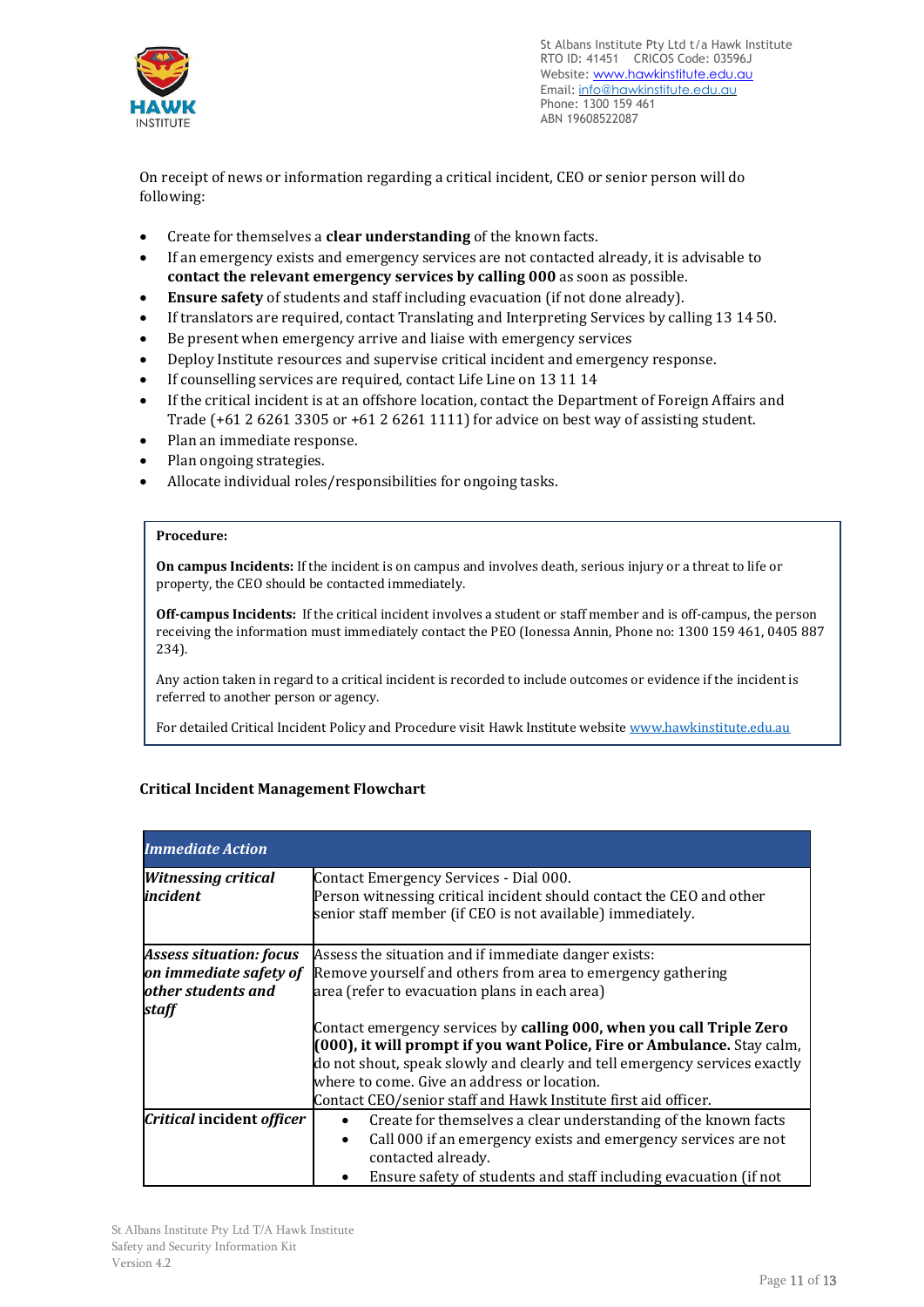

|                           | done already).                                                                                                        |  |
|---------------------------|-----------------------------------------------------------------------------------------------------------------------|--|
|                           | Be present to liaise with emergency services.                                                                         |  |
|                           | Deploy resources and supervise critical incident.                                                                     |  |
|                           | Plan an immediate response.                                                                                           |  |
|                           | Plan ongoing strategies.                                                                                              |  |
|                           | Allocate individual roles/responsibilities for ongoing tasks.<br>٠                                                    |  |
|                           |                                                                                                                       |  |
|                           | Communicate with families, students, staff and other relevant<br>$\bullet$                                            |  |
|                           | people.                                                                                                               |  |
|                           | Undertake debriefing & identify counselling needs and arrange<br>$\bullet$<br>counselling.                            |  |
| <b>Within 24-48 hours</b> | PEO - Manage the media                                                                                                |  |
|                           | Prepare a written statement                                                                                           |  |
|                           | Plan ongoing action                                                                                                   |  |
|                           | Based on an evaluation of the critical incident the CEO or most senior                                                |  |
|                           | person must, where appropriate, implement the following:                                                              |  |
|                           | Contact with next of kin/significant others<br>$\bullet$                                                              |  |
|                           | Inform Hawk Institute's staff and students.<br>$\bullet$                                                              |  |
|                           |                                                                                                                       |  |
|                           | Prepare a guideline for staff about what information to give to<br>$\bullet$<br>students in line with privacy policy. |  |
|                           |                                                                                                                       |  |
|                           | Prepare a written bulletin for staff and students if the matter is<br>$\bullet$                                       |  |
|                           | complex.                                                                                                              |  |
|                           | Brief staff and delegate a staff member to deal with<br>$\bullet$                                                     |  |
|                           | telephone/counter inquiries.                                                                                          |  |
|                           | Managing any media -PEO or Delegate will be responsible for<br>$\bullet$<br>handing calls and queries from media.     |  |
|                           | When liaising with media PEO/Delegate must keep privacy<br>$\bullet$                                                  |  |
|                           | legislation in mind and must consult with emergency services                                                          |  |
|                           | prior to providing sensitive information to media, which might                                                        |  |
|                           | affect function of the emergency services.                                                                            |  |
|                           | Identify students and staff members most closely involved with<br>$\bullet$                                           |  |
|                           | the incident and ensure that they are offered support and                                                             |  |
|                           | counselling                                                                                                           |  |
|                           | Arrange a time and place for an initial group/individual debriefing<br>$\bullet$                                      |  |
|                           | session with Counsellor/s                                                                                             |  |
|                           | Arrange access to emergency funds if necessary.                                                                       |  |
| <b>Within 7 days</b>      | CEO completes "Incident Report" form                                                                                  |  |
|                           | Record the incident and include the following key details in                                                          |  |
|                           | report:                                                                                                               |  |
|                           | The time of the incident<br>$\bullet$                                                                                 |  |
|                           | The location and nature of the incident<br>$\bullet$                                                                  |  |
|                           | The names and roles of persons directly involved in the<br>$\bullet$                                                  |  |
|                           | critical incident                                                                                                     |  |
|                           | action<br>taken<br>The<br>by<br>the Institute including<br>any<br>٠                                                   |  |
|                           | opportunities for improvement                                                                                         |  |
|                           | The organisations and people contacted by the Institute.                                                              |  |
| Within 7-14               | Following the incident, a senior management review will                                                               |  |
| Days (as deem             | be undertaken, and recommendations should be placed in the                                                            |  |
| <i>appropriate</i> )      |                                                                                                                       |  |
|                           | continuous improvement register if appropriate. Hawk Institute will                                                   |  |
|                           | put in place policies and procedures to ensure that the incident is                                                   |  |
|                           | not repeated.                                                                                                         |  |

# **Related documents**

• Critical incident policy